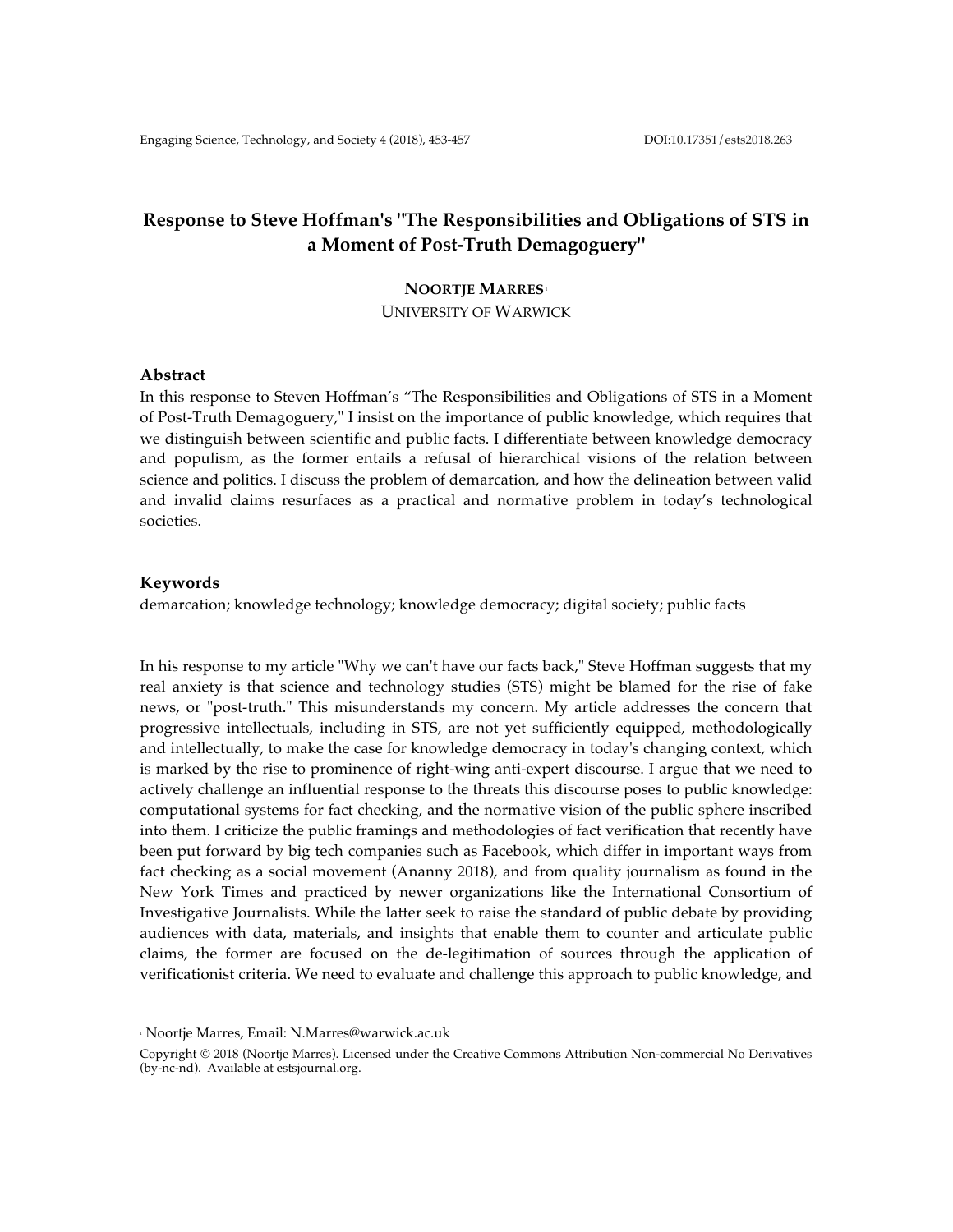outline alternative perspectives if we are to advance the case for knowledge democracy in a digital age.

Hoffman proposes that STS people should study fact-checking services empirically. This is of course a great idea, and several scholars are already doing excellent work on fact checking: Lucas Graves (2018), whom I mention in my article, but also Chris Anderson (2018) and Mike Ananny (2018). The best of this work combines an empirical focus on practices and technologies of fact checking with an interest in methodology and the role of knowledge in democracies. To do this, the above scholars draw on STS, media studies, sociology, and democratic theory. The aim of my broader reflection on fact checking is to contribute to this work, by carving out a space for STS to contribute to the further development of fact-checking methodology. That is to say, "empirical attention" is certainly needed, but we also need to explicate alternative analytic frames for safeguarding the role of knowledge in digital public spheres. As the study of techno-scientific controversies has taught us, "public facts" are a special category of fact: where scientific facts are ideally stable, many of the empirical propositions that animate publics––from the measurement of social inequality to air pollution––are marked by unstable truth values and changing political charges. If we are to adequately account for phenomena like public facts, which are today also inflected by emerging digital media technologies, STS scholars should not route around issues of methodology by quasi-modestly limiting themselves to "description." As I outline in my paper, public facts place distinctive methodological requirements on fact checking, such as the importance of capturing changes in truth value, rather than prioritizing claims that are stable. It's our job to formulate these special requirements and to imagine their implementation.

Some of the philosophical and methodological differences between Hoffman and myself may stem from our understanding of demarcation. He notes that "We remain unconvinced by an updated correspondence theory of truth––the notion that the strength of facts is measured by the degree of overlap with a reality" and concludes from this that "STS is rooted, then, in its own form of populism. [..] We are the champions of 'knowledge democracy' and 'citizen scientists.'" (446) I see this differently. First, in my view participation and populism can't be equated. Populism is today closely associated with the re-instatement of the primacy of politics, and implies a hierarchical understanding of the relation between politics and science. (In this respect, by the way, it was entirely consistent for a Brexit campaign representative to declare that "the people have had enough of experts.") More often than not, populism today goes hand in hand with a re-assertion of the politics of sovereignty, and arguably implies a program of demarcation, between us and them, of its own (Latour 2005). By contrast, participation––arrangements that facilitate the active involvement of outsiders––operates across spheres––across politics, knowledge, culture, society. As such, it can be an active force not only for rendering issues public, but also for the re-negotiation of relations *between* politics and knowledge, which, I believe, cannot simply be settled by re-assertions of hierarchy within societal domains.

Second, Hoffman is right to note that many STS scholars remain unconvinced by updated correspondence theories. However, others are today constructively engaged in elaborating postuniversalist understandings of knowledge, as in the experimental concepts of "inquiry" developed by Matthias Gross et al. (2005) and Martin Savransky (2016), and the creative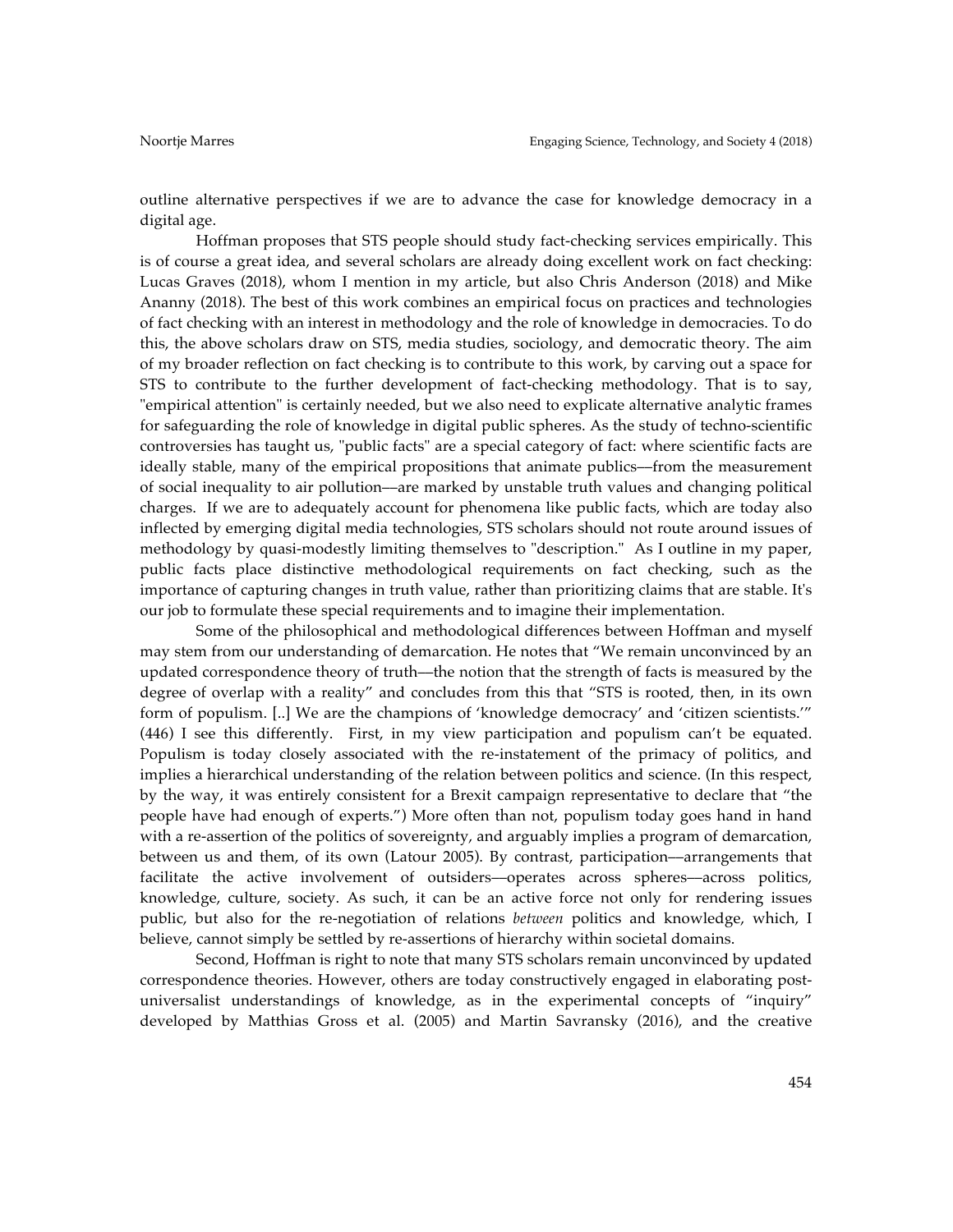approaches to public knowledge outlined by design researchers like Chris Dantec and Carl DiSalvo (2013). These approaches do *not* give up on the question of loyalty to spheres beyond knowledge and politics: to nature, society and culture. In earlier work, I argued that Richard Rorty's thesis of "the end of demarcation" needs to be re-evaluated, in view of the resurgence of problems of relevance, bias, and deception in digital media spaces (Marres 2001, 2015). In the post-war period, the idea that legitimate and illegitimate knowledge claims can be conclusively delineated on the basis of universally applicable criteria has been effectively challenged by philosophers, anthropologists, and historians, insofar as it is predicated on a mythical "view from nowhere," and the negation of the locatedness of inquiry. However, it does not follow from this that demarcation as a scientific, public, and societal problem looses its importance.

Today's search engines and other digital selection architectures arguably operate as demarcation machines, as they delineate between relevant and irrelevant sources. The proliferation of scandals and controversies about the privileging of established, discriminatory perspectives in these technological infrastructures clearly shows that demarcation continues to pose unavoidable practical and normative challenges in contemporary societies. In my article, I document the re-activation of the demarcationist project in computational initiatives of fact checking, which propose to verify online claims against a database of validated statements. I emphasize the connections between demarcation as a principle of 20th Century positivist philosophy of science and these computational architectures of fact checking proposed today: the latter risk to impose an un-reconstructed positivist vision of demarcation on public debate, in so doing re-activating the paternalistic model of science's public of the earlier 20th Century, where public expression is validated by recourse to a (techno-)epistemic authority located outside the public sphere. "Skepticism about correspondence," updated or not, then, in my view does not adequately sum up the epistemic position of STS scholars. Many in this field endorse a broader commitment in the social sciences and humanities to public knowledge, to the insight that the articulation of facts and public facts are related but distinctve "adventures in knowledge" (Stengers 2017). The process by which public facts are formulated, evaluated, and challenged is informed by scientific knowledge but cannot be reduced to it. The development of evaluative methodologies for public knowledge in our changing media spaces––methodologies which do not bracket the question of truth––is one of the exciting challenges ahead for our field, and will require exchanges with other fields: digital media studies, computer science, sociology, design, as well as philosophy.

This brings me to what I believe are the main *sociological* disagreements between Hoffman and myself. Hoffmann seems to think our problem today is primarily political. He writes '"post-truth politics,' then, is very far from what STS scholars describe as fact making. Instead, it is demagoguery" (449). I disagree. Today's demagoguery is technologically and methodologically enabled by behavioral media architectures and the behavioral and/or social analytics built into these architectures. This is perhaps not "science" in the narrow sense, but it is definitely knowledge technology. At the same time, and perhaps not coincidentally, today science is widely decried as "elitist" and "not on the side of people" in public discourse. Taken together, these developments may to an extent be understood in terms of attempts to force a shift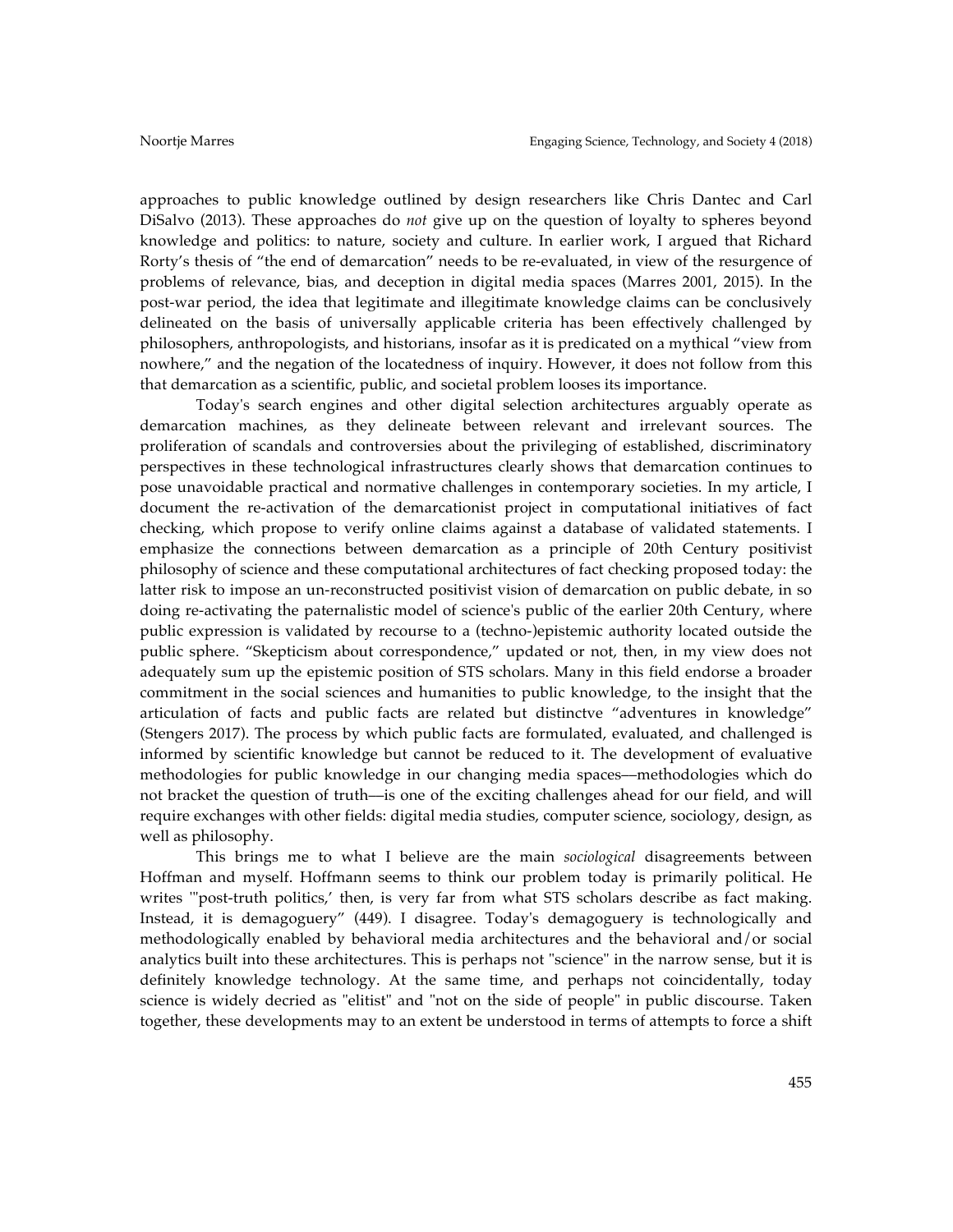from a "liberal-democratic" model of the public sphere as a space of opinion formation on the basis of facts to a decisionist model of political participation where relations of "influence" between followers and leaders take precedence, and knowledge plays a marginal role. However, the main point of my article is different: techno-science is an active participant in the design and implementation of political architectures that enable the latter (decisionist) model. The link between science and liberalism is not self-evident, nor is it exclusive. It is therefore the relation between techno-science, media architectures, and public knowledge that requires further investigation.

For Hoffman, the protagonists in the contest that pitches knowledge (facts) against demagoguery (lies) are *scientists* and *politicians*. As he puts it: "scientists typically practice the former set of tactics [NM, methodological rigor]. Demagogues are really good at the latter [NM, deception]. What is at stake in our current moment is not so much scientific expertise, per se, but how these tactics of persuasion are being mobilized to grab power." (450). I don't think this assessment is wrong, but it is incomplete. Where is the public in Hoffman's diagnosis of our present? It seems to me that in his proposal for how STS is to analyze the relations between science and politics, "the public" doesn't really figure. To grasp the real drama unfolding, Hoffman seems to say, it is sufficient to analyze the tug of war between science and demagoguery. However, in focusing on the contributions of scientists and demagogues and their spokespersons, we risk reducing the public to a passive, receptive audience in the space where science meets politics, and this is exactly the intellectual and methodological tendency I am challenging in my article. I am tempted to say that Hoffman has given up on the ideal of knowledge democracy, in the sense that in his account publics cease to feature as a generative force in knowledge politics (Calvillo and Garnett, forthcoming). But my point will be different: knowledge democracy is still to be invented. Today's public spheres are marked not only by new knowledge technologies and power asymmetries, but also by the multiplication of subject positions and the proliferation of issues. Can we imagine ways of evaluating public knowledge that do not seek to counter these twin developments but show how they can inform and enrich public knowledge culture? If I'm not mistaken, Hoffman and I agree that the development of new analytical tools can help in this endeavor. Let's hold on to that.

#### **Author Biography**

Noortje Marres's work contributes to the interdisciplinary field of Science, Technology and Society (STS) and investigates issues at the intersection of innovation, everyday environments and public life: participation in technological societies; the role of mundane objects and devices in engagement; living experiments; the changing relations between social life and social science in a digital age. Noortje also works on research methodology, in particular issue mapping, and is interested in developing creative forms of inquiry between the social sciences, technology and the arts. Dr. Marres is currently Associate Professor at the Center for Interdisciplinary Methodologies at the University of Warwick (UK), a Visiting Professor in the Centre for Science and Technology